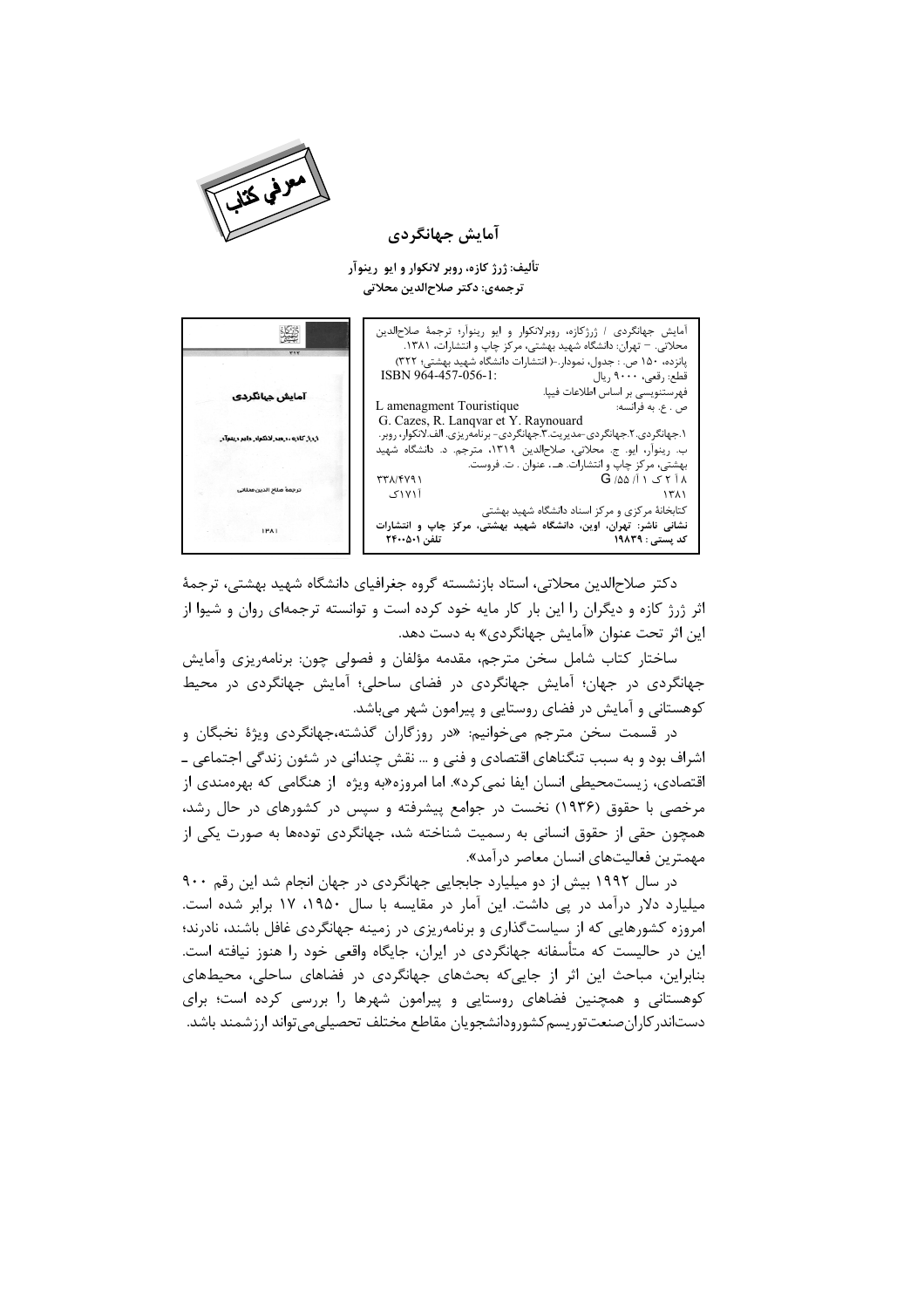لللس طمح

anglet H

اطلس جامع گیتاشناسی تهيه و تدوين: واحد پژوهش و تأليف گيتاشناسي زیر نظر سعید بختیاری

اطلس جامع گیتاشناسی / طرح، تهیه، کارتوگرافی رایانهای و چاپ از مؤسسه جغرافیایی و کارتوگرافی گیتاشناسی؛ تهیه و تدوین واحد پژوهش و تألیف<br>جغرافیایی و کارتوگرافی گیتاشناسی؛ تهیه و تدوین واحد پژوهش و تألیف<br>گیتاشناسی، زیر نظر سعید بختیاری. – تهران: مؤسسه جغرافیایی و کارتوگرافی گیتاشناسی، ۱۳۸۲. ۔<br>ص. : مصور(رنگی)، نقشه (رنگی)، جدول، نمودار.ــ (مؤسسه جغرافیایی و ... مستوربررسی.. مستقرر برسی.. بنون مه<br>کارتوگرافی گیتاشناسی؛ شماره انتشاراتی ۱۳۸۰)<br>قطع: رحلی بزرگ، ۴۵۰۰۰ ریال ISBN 946-342-147-3: س ر<br>فهرستنویسی بر اساس اطلاعات فیپا.<br>ص . ع. به انگلیسی: ATLAS-E-JAME-E-GITASHENASI ١. اطلسها. الف. مؤسسه جغرافيايي و كارتوگرافي گيتاشناسي. واحد پژوهش و ج. عنوان. تأليف. بْ. بختياريّ، سعيد، ١٣٣٠- $915$  $G \setminus Y \setminus A$ الف ۹ م /۲۰۲۱ G ً نشانی ناشر<sup>ا</sup>: تهران، خیابان انقلاب اسلامی، چهارراه ولی عصر، جنب پارک<br>دانشجو، خیابان رازی، خیابان استاد شهریار، شماره ۱۵.<br>کد پستی: ۱۱۳۳۷۳۴۶۱۱ ۔<br>صندوق پستی: ۱۴۱۵۵-۲۴۴۱ قماد : ۶۷۰۵۷۸۲ - ۶۷۱۳۶۰۳ ،۶۷۰۹۳۳۵ ، ۶۷۱۳۶۰۳



اینک در چنین شرایطی واحد پژوهش و تألیف گیتاشناسی، زیر نظر سعید بختیاری، مدیر محترم مؤسسه جغرافیایی و کارتوگرافی گیتاشناسی اقدام به چاپ و نشر اطلس جامع گیتاشناسی نموده است. تا با رفع کاستیهای اطلس کامل گیتاشناسی و همچنین با استفاده از نرمافزارهای رایانهای، اثری به مراتب جامع تر و کامل تر، در عین حفظ تعداد صفحهها و پایین نگهداشتن هزینه، ارایه کرده باشند.

این اطلس با مباحث و تصاویری از مطالب عمومی زمین، منظومه شمسی، سیر تکامل زمین از آغاز پیدایش تاکنون و همچنین خلاصهای از سیستمهای تصویر نقشه آغاز گردیده و در ادامه به ترتیب نقشههای متنوعی در ارتباط با جهان، آسیا، خاورمیانه، ایران، اروپا، افریقا، امریکای شمالی، امریکای جنوبي، اقيانوسيه، قطب شمال و قطب جنوب در آن درج گرديده است. صفحات پاياني نيز به معرفي کلی کشورهای مستقل جهان با ذکر پارهای از ویژگیهای آنها به همراه نقشه مینیاتوری و پرچم آنها در جداولی یکسان اختصاص یافته است.

اطلس حاضر که به صورت رنگی و گلاسه در ۳۰۰۰ جلد چاپ شده است، راهنمای جامعی برای مراكز علمي، تحقيقاتي، سياسي، جغرافيايي، دانشجويان و عموم علاقمندان است.

- 186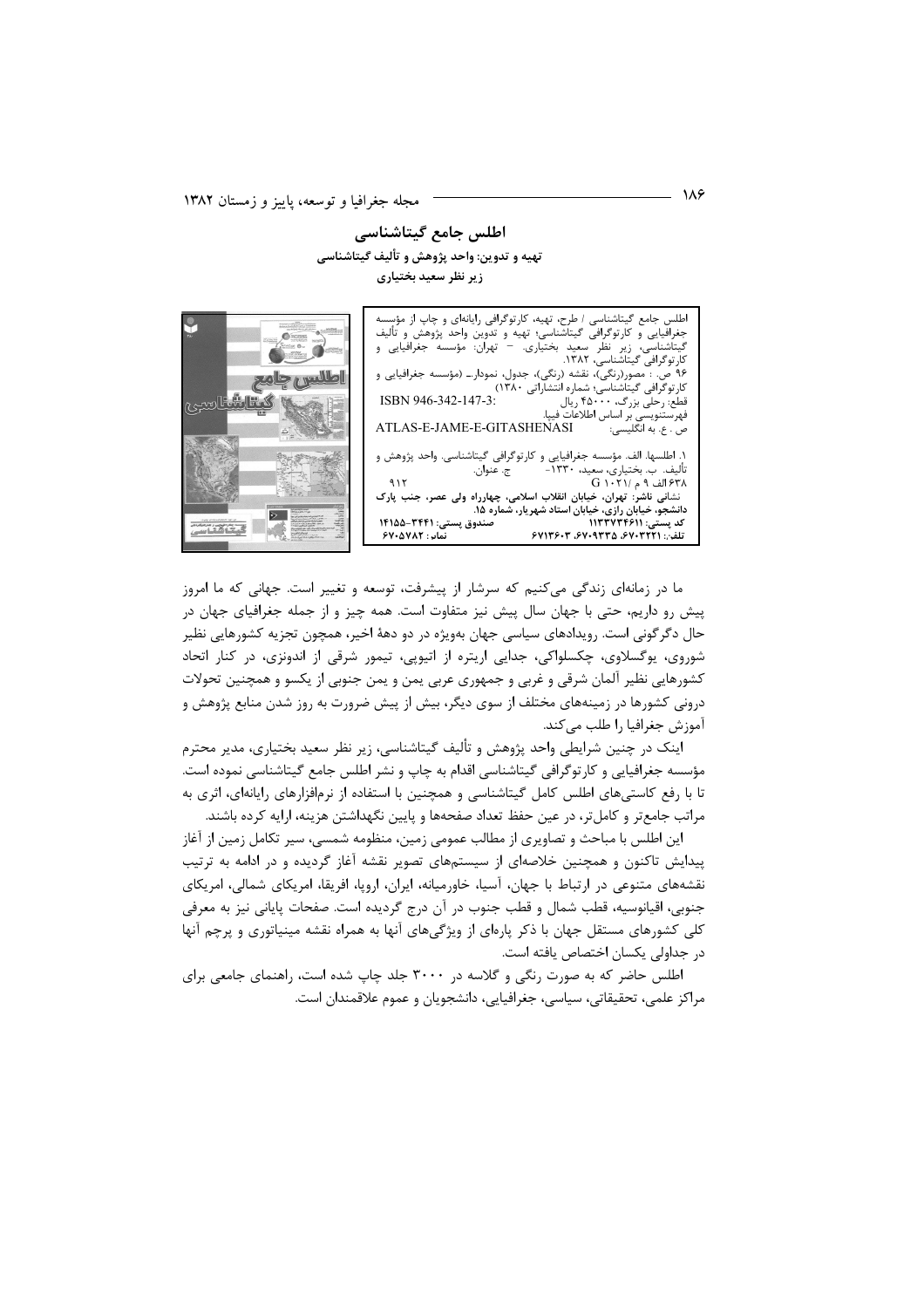معرفی کتاب

## تراکم در شهرسازی اصول و معیارهای تعیین تراکم شهری

مؤلف: دکتر محمدمهدی عزیزی



مفهوم تراکم در ایران از میانهٔ سالهای ۱۳۴۰ آغاز شده و اندک اندک به شکل یک پدیده در نظام شهری کشور مطرح میگردد. این پدیده نه چندان نوظهور در صورت عدم برنامهریزی ساختاری، الگوهای توسعه شهری کشور را بیش از پیش به چالش کشیده و مشکلآفرین خواهد بود، بنابراین مشخص نمودن اصول و معیارهای تعیین تراکم شهری را میتوان یکی از مهمترین مسایل برنامهریزی شهری کشور در زمان حال دانست.

دکتر محمدمهدی عزیزی دانشیار شهرسازی دانشکده هنرهای زیبای دانشگاه تهران کتاب حاضر را با دگرگونی شکلی، ساختاری و تلخیص طرح تحقیقاتی «اصول و معیارهای تعیین تراک<u>م</u> شهری» (این طرح در سال ۱۳۸۰ به عنوان پژوهش فرهنگی سال از سوی وزارت فرهنگ و ارشاد اسلامی مورد تشویق قرار گرفت) که پیشتر آن را برای معاونت شهرسازی و معماری وزارت مسکن و شهرسازی به انجام رسانده بودند، تألیف و تدوین نمودهاند.

کتاب دارای پیشگفتار، مقدمه و ۱۰ فصل با عناوین: مقدمه؛ تراکم و جایگاه آن در شهرسازی؛ نگاهی به تجارب بینالمللی در تعیین تراکم شهری: چالشها و راهبردها؛ رویکردهای اساسی در تعیین تراکم شهری؛ ابعاد اقتصادی تراکم شهری؛ ابعاد اجتماعی و فرهنگی تراکم شهری؛ ابعاد زیستمحیطی تراکم شهری؛ ابعاد کالبدی- فضایی تراکم شهری؛ تراکم شهری در ایران و مطالعات موردی و نتیجه گیری: اصول و معیارهای تعیین تراکم شهری میباشد.

فرآیند تعیین تراکم در طرحهای توسعه شهری ، در شکل (۴۷)، صفحه ۲۶۹ کتاب تبیین شده است. به کار بستن و مد نظر قرار دادن این فرآیند از یکسو و پرهیز از تعیین تراکم شهرها به صورت ذهنی و سلیقهای از سوی دیگر، در کاهش مسایل توسعه شهری نقش ارزندهای میتواند ایفا نماید.خواندن این کتاب به متخصصان امور شهری، دانشجویان و سایر دستاندر کاران طرحهای توسعه شهری توصیه میگردد.

 $\lambda \Delta V$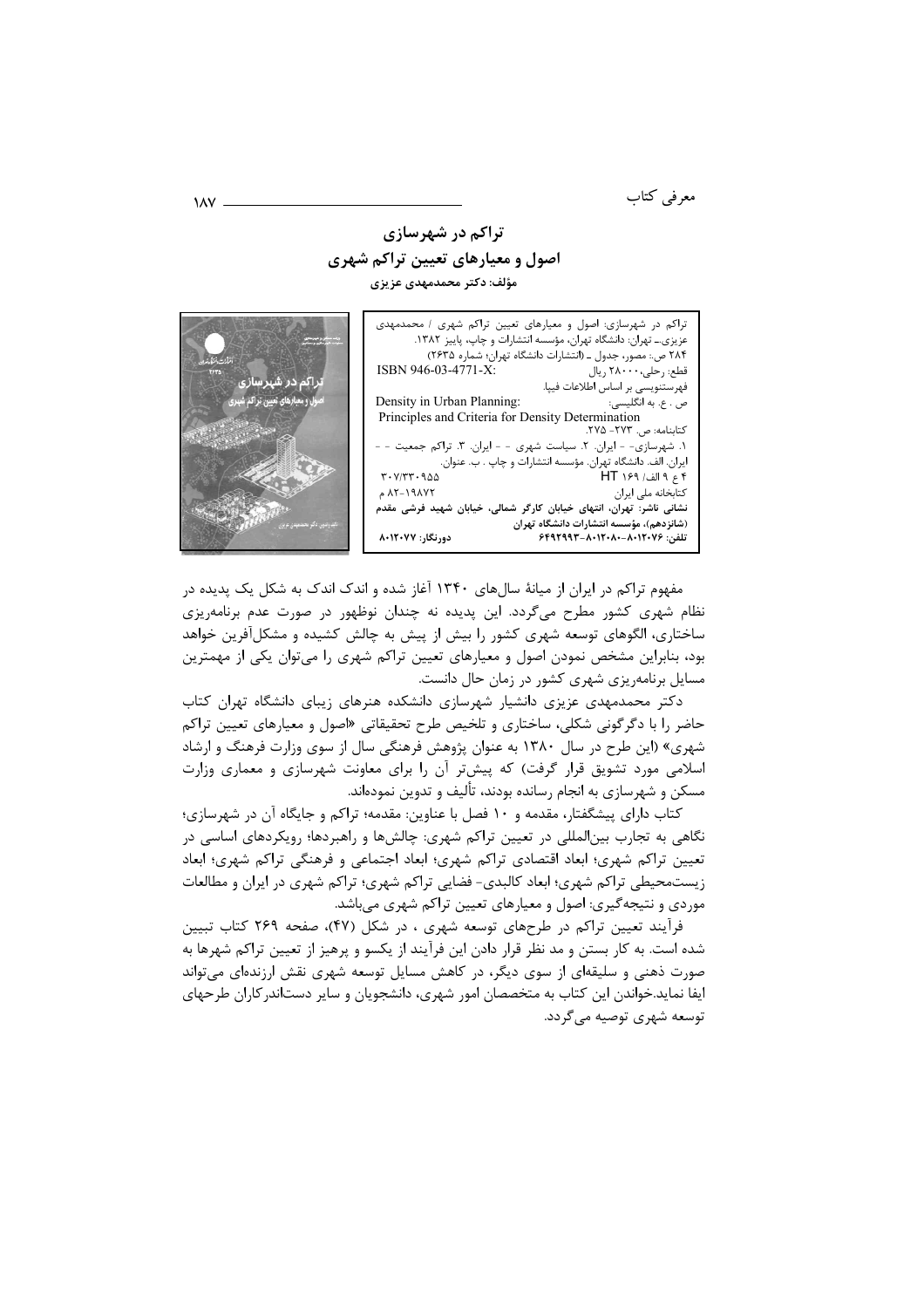## هزینهٔ تصادفات ترافیکی ایران مؤلف: دکتر اسماعیل آیتی

| هزینهٔ تصادفات ترافیکی ایران / اسماعیل آیتی . ــ مشهد: دانشگاه فردوسی،     |                                          |  |  |  |
|----------------------------------------------------------------------------|------------------------------------------|--|--|--|
|                                                                            | ۰۱۳۸۱                                    |  |  |  |
|                                                                            | ۱۷۴ ص. : مصور (بخش رنگی)، جدول، نمودار . |  |  |  |
| ISBN 946-5782-75-9:                                                        | قطع: وزیری، ۹۰۰۰ ریال                    |  |  |  |
|                                                                            | فهرستنويسي بر اساس اطلاعات فيپا.         |  |  |  |
| ص . ع. به انگلیسی: The Cost of Traffic Accidents in Iran                   |                                          |  |  |  |
|                                                                            |                                          |  |  |  |
| ۱. رانندگی- - ایران- - جنبههای اقتصادی. ۲. رانندگی - - ایران - - حوادث.    |                                          |  |  |  |
|                                                                            | الف . دانشگاه فردوسی مشهد.  ب. عنوان.    |  |  |  |
| 763170.900                                                                 | ۹ آ۹ الف / ۱۵ / H F ۵۶۱۴                 |  |  |  |
| ۸۱ -۲۹۵۷۳ م                                                                | كتابخانه ملى ايران                       |  |  |  |
|                                                                            |                                          |  |  |  |
| نشانی ناشر: مشهد، بلوار وکیلآباد، بلوار کوثر، مؤسسه چاپ و انتشارات دانشگاه |                                          |  |  |  |
|                                                                            | فردوسی مشهد                              |  |  |  |
| دورنگار: ۸۶۱۶۰۲۰                                                           | تلفن : ۸۶۱۹۹۹۴-۷                         |  |  |  |



تصادفات ترافیکی از عوامل بسیار مهم مرگ و میر و صدمات شدید جانی و مالی در کشورمان است. به لحاظ جانی، تحقیقات اخیر در ایران نشان میدهد که هماکنون ۲۵ درصد تلفات ناشی از مرگ و میرهای غیرطبیعی، ناشی از تصادفات ترافیکی است. به لحاظ مالی نیز هزینه تصادفات ترافیکی ایران در سال ۱۳۸۰، ۴۰۰۰ میلیارد تومان برآورد شده که این رقم بزرگتر از ۳/۵٪ تولید ناخالص ملي كشور بوده است.

دکتر اسماعیل آیتی (دانشیار راه و ترابری دانشکده مهندسی دانشگاه فردوسی مشهد) در این کتاب توانسته کاری عمیق و کمّی در ارتباط با هزینهٔ تصادفات ترافیکی ایران انجام دهد. اگرچه خود نیز در قسمت پایانی کتاب اذعان داشته که برخی از تصادفات ترافیکی ایران به لحاظ مالی قابل برآورد نبوده که در این مقوله از غیر قابل برآورد بودن سقوط اتوبوس حامل نوابغ ریاضی کشور از جمله مرحوم رضا صادقی در اسفند ۱۳۷۸ به درّمای در حوالی خرمآباد نام برده است.

ساختار كتاب داراي ١٣ فصل مي باشد كه عناوين أنها به ترتيب شامل: مقدمه؛ وضعيت ايمني ترافیک جادهای در کشورهای توسعهیافته و طرز برخورد با مسأله تصادفات در کشورهای مزبور؛ ضرورت تعيين هزينهٔ تصادفات؛ روش هاي مختلف محاسبهٔ هزينه تصادفات؛ اجزاء هزينهٔ تصادفات؛ تصحیح آمار پلیس در مورد کشتهشدگان تصادفات ترافیکی و اثر آن در مطالعات ایمنی ترافیک؛ محاسبهٔ هزینهٔ درمان جراحات جسمانی؛ محاسبهٔ هزینهٔ اوقات تلف شده در تصادفات جادهای و ساعات کاری از دسترفته مربوط به مجروحان و مصدومانی که زنده میمانند و ارزش اقتصادی ساعات کار بالقوهٔ دستهای از آنها که موقتاً معلول میشوند؛ محاسبهٔ هزینه افراد کشته شده و معلولیت های دائم، غم و غصه و جراحات روانی و فرهنگی و اجتماعی؛ محاسبهٔ هزینه تجهیزات، ماشینآلات و اشیاء از بین رفته یا خسارت دیده؛ محاسبهٔ هزینههای اداری تصادفات جادهای ایران و محاسبهٔ هزینهٔ تصادفات جادهای ایران و روند تغییرات آن در سالهای اخیر و تجزیه و تحلیل هزینه در مقابل فایده در سرمایهگذاری های ارتفاعی ایمنی ترافیک میباشد.

کار مؤلف محترم جای تقدیر دارد و امید است مورد توجه اساتید، دانشجویان و مسئولین اجرایی قرار گیرد و همچنین زمینه را برای تألیف آثار دیگر مکمل این موضوع فراهم آورد.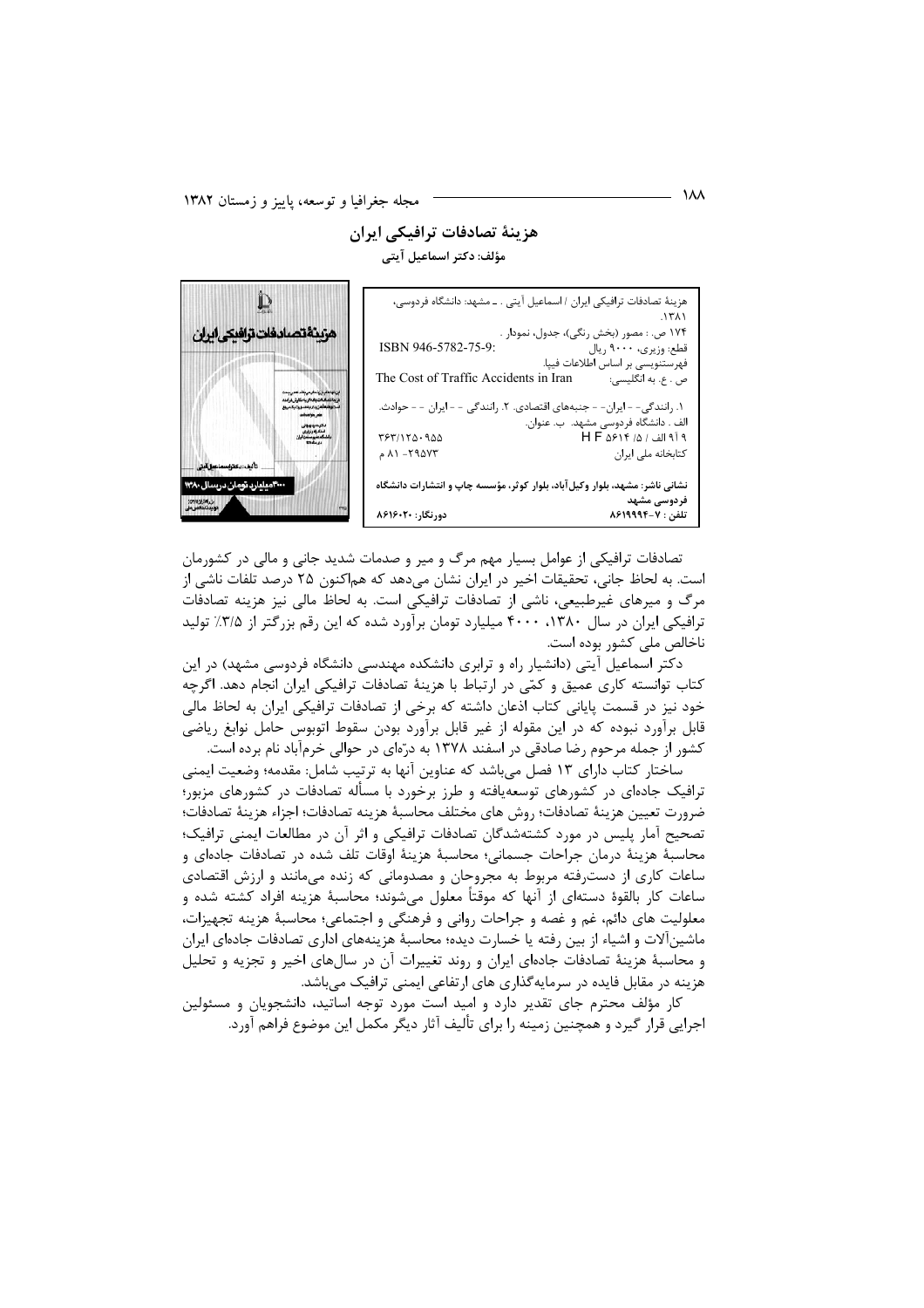معرفى كتاب

## مخاطرات محيطي

تأليف: كيت اسميت ترجمهی : دکتر ابراهیم مقیمی ، دکتر شاپور گودرزینژاد

|  | مخاطرات محیطی/ کیت اسمیت؛ ترجمه ابراهیم مقیمی، شاپور گودرزینژاد-           |                                                                           |                |                                         |
|--|----------------------------------------------------------------------------|---------------------------------------------------------------------------|----------------|-----------------------------------------|
|  |                                                                            | تهران: سازمان مطالعه و تدوين كتب علوم انسانى دانشگاهها (سمت)، ١٣٨٢.       |                |                                         |
|  |                                                                            |                                                                           |                | هفت، ٢٨٨ ص. - («سمت»؛ ۶٨١. جغرافيا؛ ۵۳) |
|  | ISBN 964-459-719-2:                                                        |                                                                           |                | قطع: وزیری، ۱۳۵۰۰ ریال                  |
|  |                                                                            |                                                                           |                | فهرستنويسي بر اساس اطلاعات فيپا.        |
|  | <b>Environmental Hazards</b>                                               |                                                                           |                | ص. ع. به انگلیسی:                       |
|  |                                                                            |                                                                           |                | كتابنامه: ٢۶۶-٢٨٨.                      |
|  | ١.بلاهای طبیعی. الف.مقیمی، ابراهیم، مترجم. ب.گودرزینژاد، شاپور، ١٣٠٣-١٣٨٢، |                                                                           |                |                                         |
|  |                                                                            | مترجم. ج. سازمان مطالعه و تدوين كتب علوم انساني دانشگاهها (سمت).د. عنوان. |                |                                         |
|  | 9.51                                                                       |                                                                           |                | ۳م۱۵الف/۰۱۴ GB                          |
|  | ۸۲-۶۲۲۲ م                                                                  | كتابخانه ملى ايران                                                        |                | ١٣٨٢                                    |
|  |                                                                            |                                                                           |                |                                         |
|  | نشانی ناشر: تهران، بزرگراه جلال آل احمد، بعد از تقاطع پل یادگار امام (ره)، |                                                                           |                |                                         |
|  | <b>تلفن: ۳ و ۴۲۳۴۸۴۲</b>                                                   |                                                                           | کد پستی: ۱۴۶۳۶ | روبروی پمپ گاز                          |



هنگامی که تعداد زیادی از مردمی که در معرض مخاطره قرار میگیرند، کشته و زخمی میشوند یا به طریقی زیان میبینند آن حادثه مصیبت نامیده میشود. به طور کلی احتمال خطر مرگ و میر ناشی از مصیبت در کشورهای کم توسعه سه تا چهار برابر کشورهای ثروتمند است. زيرا هزينههاي مقابله با مصيبت بالاست.

مخاطرات محیطی عنوان کتابی است که کیت اسمیت آنرا با استفاده از حدود ۵۰۰ منبع و در چهارده فصل تدوین نموده است. با این وجود ترجمهای که پیش رو دارید.شش فصل اول از چهارده فصل کتاب مخاطرات محیطی است .فصل های دوّم ،چهارم و ششم کتاب توسط دکتر ابراهیم مقیمی و فصلهای اوّل، سوم و پنجم توسط شادروان دکتر شاپور گودرزی نژاد ترجمه شده است.

ساختار کتاب در برگیرندهٔ مقدمه مترجمان، مقدمه مؤلف و دو بخش ماهیت مخاطره و تجربههای مخاطره و بازگشت به وضع قبل از آن می باشد. این دو بخش شامل شش فصل: خطر در محیط؛ ابعاد مصیبت؛ ارزیابی احتمال خطر و مدیریت آن؛ تطبیق و سازگاری در برابر مخاطره پذیرش و تقسیم زیان؛ هماهنگی با خطر و کاهش زیان و مخاطرات تکتونیکی زلزلهها میشود. فهرست نامها، و نمایه و کتابنامه ۲۳ صفحهای بخش انتهایی کتاب، بر کارایی کتاب افزوده است.

کتاب حاضر برای دانشجویان رشتهٔ جغرافیای انسانی و طبیعی در مقاطع کارشناسی و کارشناسی ارشد به عنوان منبع اصلی دروس « انسان و محیط» و «مخاطرات محیطی» به ارزش ۲ واحد تدوین شده است. امید است علاوه بر جامعه دانشگاهی، سایر علاقهمندان نیز از مباحث ارزشی و بعضی راهکارهای مقابله با مخاطرات محیطی کتاب بهرهمند شوند.

 $MA$   $-$ 

<u>ځاملرات محيطہ</u>

كيت اسميد

ترجما<br>دکترابراهیم مقیم<br>دکتر شاپور گودرری ژا